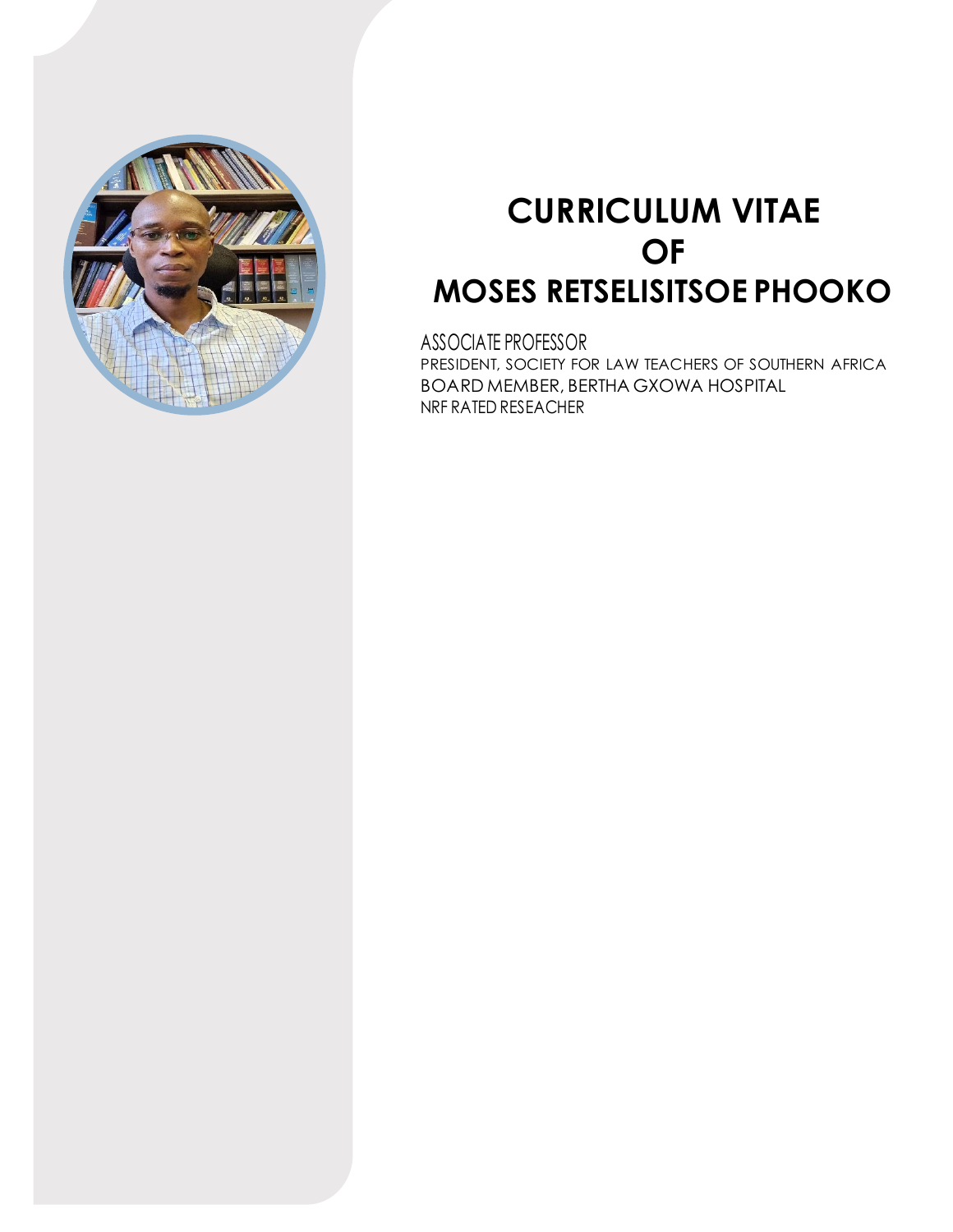## **PROFILE**

Highly accomplished Pan-African scholar with through knowledge in reading and analyzing treaties, legislation, decided cases including an extensive background in African Union Law, SADC Community Law, Human Rights Law, International Law and Legal Research. 10+ experience in the higher education sector.

#### **GENDER**

Male

**ID NUMBER**

8207065265087

**HOME LANGUAGE**

Southern Sotho

# **OTHER LANGUAGES**

Sign Language, IsiXhosa, IsiZulu, English, Setswana

# **CONTACT**

PHONE: 0733061405

# **ORCID ID**

https://orcid.org/0000-0002-2939- 8671

# **EMAIL**

[phookor@gmail.com](mailto:phookor@gmail.com)

# **HOBBIES**

Hobby #1 Reading Hobby #2 Swimming Hobby #3 Runner Hobby #4 Pool Table

# **EDUCATION**

**LLD** 2012 – 2016 University of South Africa

# **LLM IN INTERNATIONAL HUMAN RIGHTS LAW**

2010 – 2011 University of Notre Dame, USA

# **LLB (Degree completed in 3 years – 6 months)** 2003 – 2006

University of North-West, Mafikeng

# **Diploma in Human Rights** 2001- 2002 North-West University, Mafikeng

**Matric** 2001 Thaba-Jabula SSS, Gauteng

# **NATIONAL RESEARCH FOUNDATION OF SOUTH AFRICA**

Y2 rated researcher

# **NRF RESEARCH INCENTIVE GRANT**

Awarded research grant 2019-2024

# **SELECTED CERTIFICATE COURSES**

- 2018: Completed short course during Summer Academy on the Continental Shelf, Arusha Tanzania.
- 2016: Completed short course on International Law Seminar for African Universities, African Institute of International Law, Kofi Annan International Peacekeeping Center, Accra, Ghana.
- 2014: Completed a one year course on Out-Based Assessment in Higher Education and Open Distance Learning, University of South Africa.
- 2014: Completed the United Nations Regional Course on International Law for Africa, United Nations Economic Commission for Africa, Addis Ababa-Ethiopia.
- 2008: Completed short course on Promotion of Equality and Prevention of Unfair Discrimination Act, University of Pretoria.
- 2007: Completed short course on Practical Legal Training, University of Kwa-Zulu Natal, Howard College.

# **ACADEMIC LEADERSHIP**

- 2020- 2021: President Society for Law Teachers of Southern Africa
- 2017- 2018: Head of Department, Jurisprudence, University of Limpopo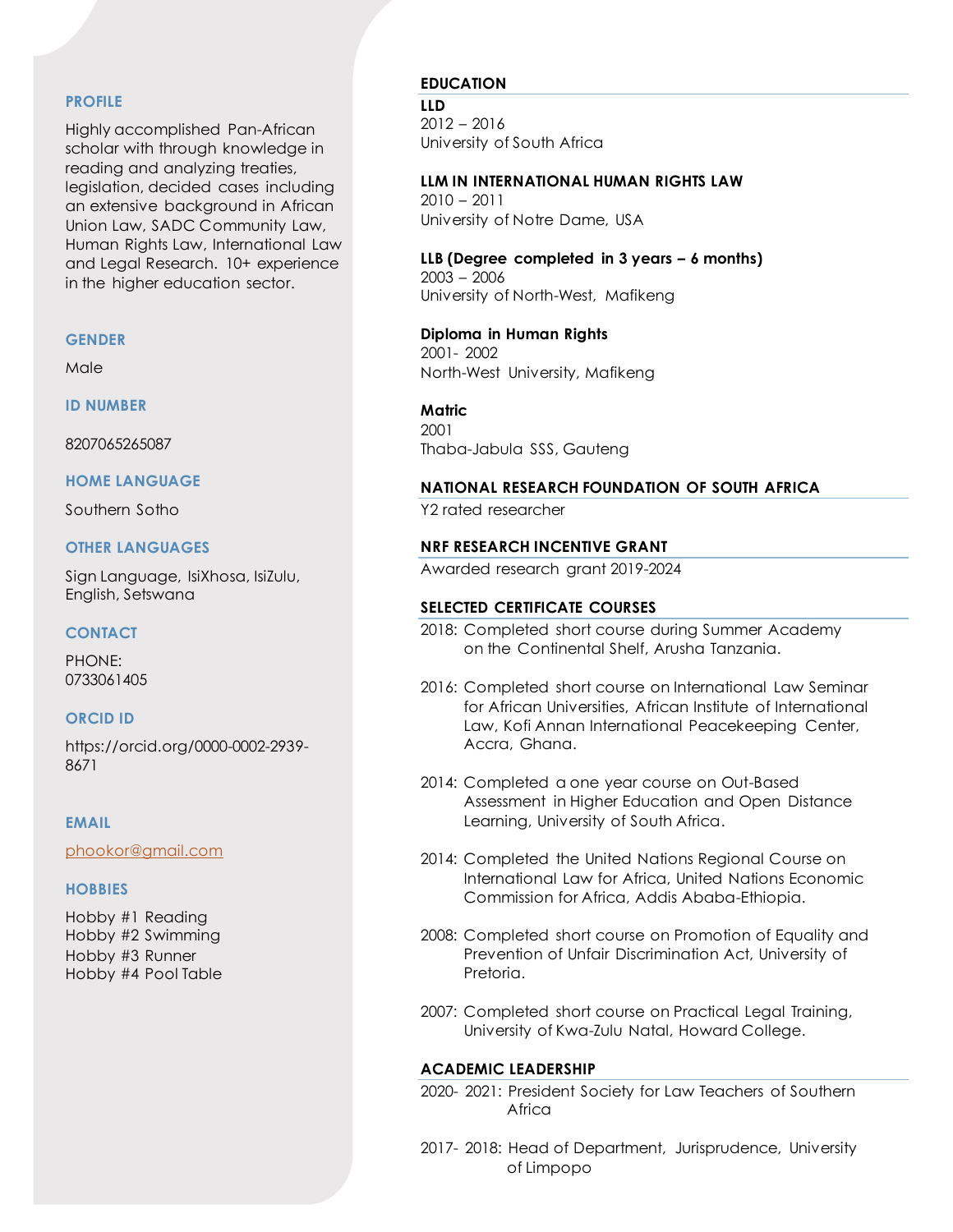# **SKILLS**

- **•** Lecturer, Lawyer, and **Scholar**
- Published author (journal and newspaper articles, chapters in books)
- Keynote Speaker, Talk Show Panelist, Public Speaker
- Legal Expert in SADC Community Law
- Development of training and assessment programs
- Management of staff with varying levels of skills and competencies
- Member of several educational bodies (CILSA, SALTC)
- **•** Former Assessor in staff disciplinary hearings

# **MODULES TAUGHT**

- Private International Law
- **•** Research Methodology for Law
- **HIV/AIDS and the Law**
- Research Skills for Law
- Public International Law
- **.** Human Rights Law
- **·** International Human Rights Law
- **•** Legal Ethics
- **•** Legal Practice
- **Legal Communication**
- Law of Estoppel and **Enrichment**

# **MODULES DEVELOPED**

- **•** HIV/AIDS and the Law (UNISA)
- **•** Research Skills for Law (fully online UNISA)

# **MODULE LEADER/COORDINATOR**

- Public International Law (UJ)
- **•** Research Skills for Law (UNISA)
- **•** Private International Law (NWU)
- **•** Legal Ethics (UL)
- Legal Practice (UL)
- Legal Communication (UL)

2017-2018: Acting Director, School of Law, University of Limpopo (ad hoc)

# **MEMBERSHIP OF PROFESSIONAL BODIES**

2012-2021 Member of the Southern African Law Teachers Association

# **MASTERS AND DOCTORAL SUPERVISION**

LLD in progress since May 2021.

LLM successfully supervised four students.

# **RESEARCH COLLABORATIONS**

Jun 2021 to date: Organizer and team leader of Africa virtual bus Tour between the University of Johannesburg and Makerere University. Students to present Papers and receive mentoring to publish papers presented.

- Nov 2016 to date: Member of research team on Canadian and South African Human Rights Engagements, University of Johannesburg and York University, Canada.
- Jun 2021to date: Initiator and leader of research team on SADC Community Law, University of Johannesburg and National University of Lesotho.

# **KEYNOTE ADDRESS/CHANCELLOR'S ADRESS**

- 29 May 2021: Launch on Revive the SADC Tribunal, University of Pretoria.
- 23 Jan 2016: Department of Education Matric Awards, Eastern Cape, 25 January 2016.
	- Jun 2016: Graduations Chancellor's address, Durban

# **SELECTED PAPERS PRESENTED AT CONFERENCES**

- 07/09/2021: Panelist [Virtual Book Launch: Human Rights and the transformation of Property], University of the Western Cape
- 23/01/2020: The Slow Death of the International Criminal Court, Southern African Law Teachers Conference, Kruger National Park.
- 15/08/2019: How to Write a Publishable article at A Research Indaba Workshop, UNISA.
- 1/08/2019: Decolonising curriculum in the Teaching of law at a South African University: Progress or Regression? At 1st Annual Learning and Teaching Conference Durban University of Technology, Durban.
- 08/08/2019: Writing for Publication in Accredited Journals at Research Indaba Retreat, Zebula Lodge.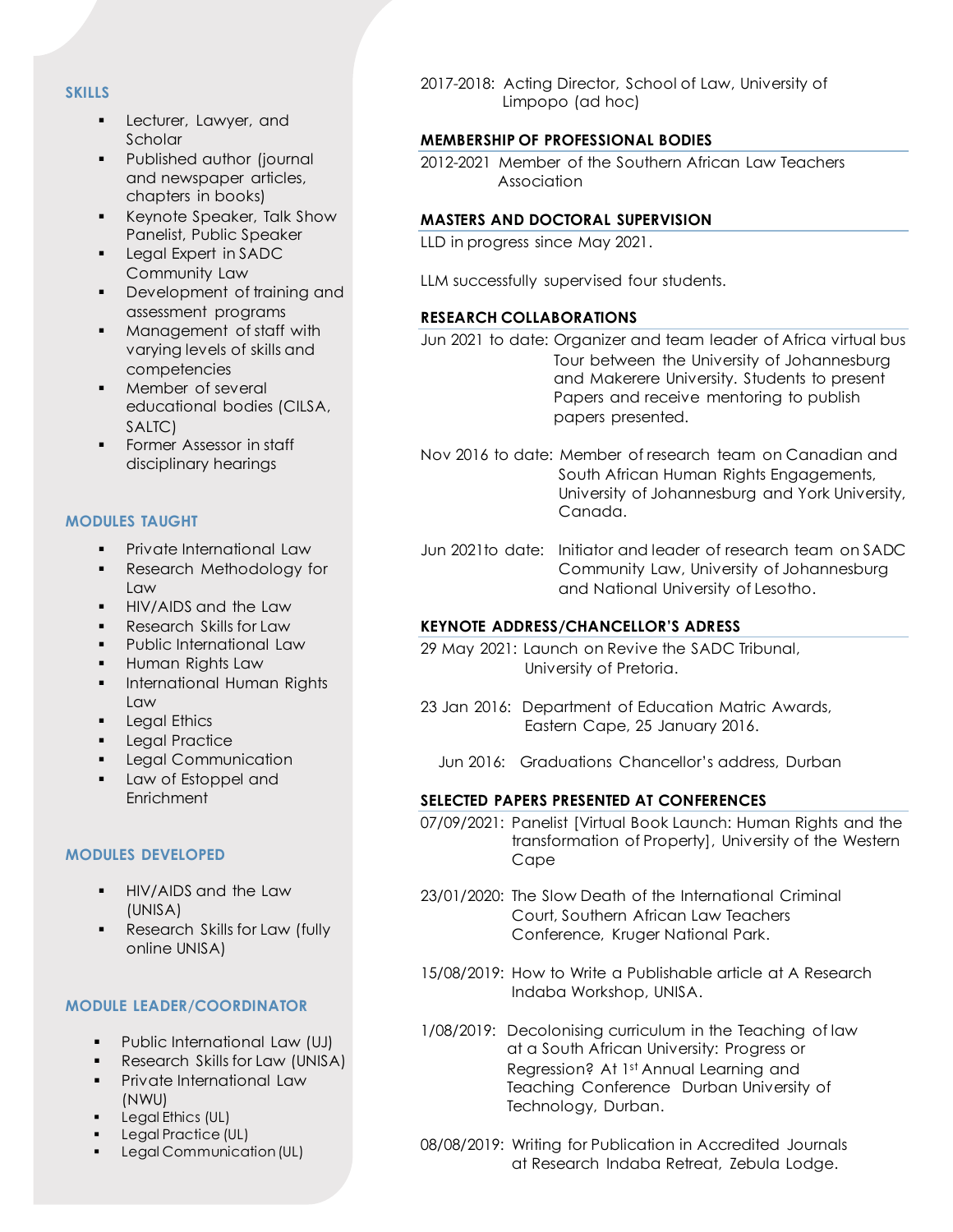- 16/08/2017: The suspended SADC Tribunal and its impact on state sovereignty at the Southern African Law Teachers Conference, Namibia.
- 31/03/2016: Summit of Briefing Patterns in the Legal Profession Emperors Palace, Johannesburg.
- 16/08/2016: Direct applicability of SADC Community Law in South Africa and Zimbabwe: A call for supranationality and uniform application of SADC Community Law, Lesotho.
- 09/10/2016: Evaluatin*g Canadian and South African* collaborative human rights initiatives: A preliminary analysis and research agenda, at Human Rights Initiatives Conference, Canada.
- 08/12/2016: Twenty*-*Three Years *of* Gender *Transformation in* the Constitutional Court of South Africa: Progress or Regression at the Constitutional Court Review Conference VIII, Parktown.
- 26/05/2014: Has the public failed itself on e-tolling: Opposition to Urban Tolling Alliance and Others v The South African National Road Agency at the International Journal of Arts and Sciences' (IJAS) conference, Harvard University campus in Boston, Massachusetts (USA).
- 08/07/2013: Legal status of international law in municipal law of South Africa: Republic of Zimbabwe v Fick at the 3rd International Conference on Regional Integration and SADC Law (UNISA).

# **MASTERS AND DOCTORAL SUPERVISION**

#### **LLM**

- 1. R Khather The right of access to adequate housing and the impact of non-realisation of this right on human dignity 2020
- 2. AD Tuffuor The UN charter and treaty-based monitoring of human rights: Implementation of committee decisions by national governments 2019
- 3. K Nakana A critical analysis of the history of land ownership: Advancing women's rights to land in South Africa 2018
- 4. SK Tlomatsana The Enforceability of the right of access to water in South Africa 2018
- 5. MZ Ndlovu Prosecution of foreign nationals in South Africa where there is no extradition agreement 2017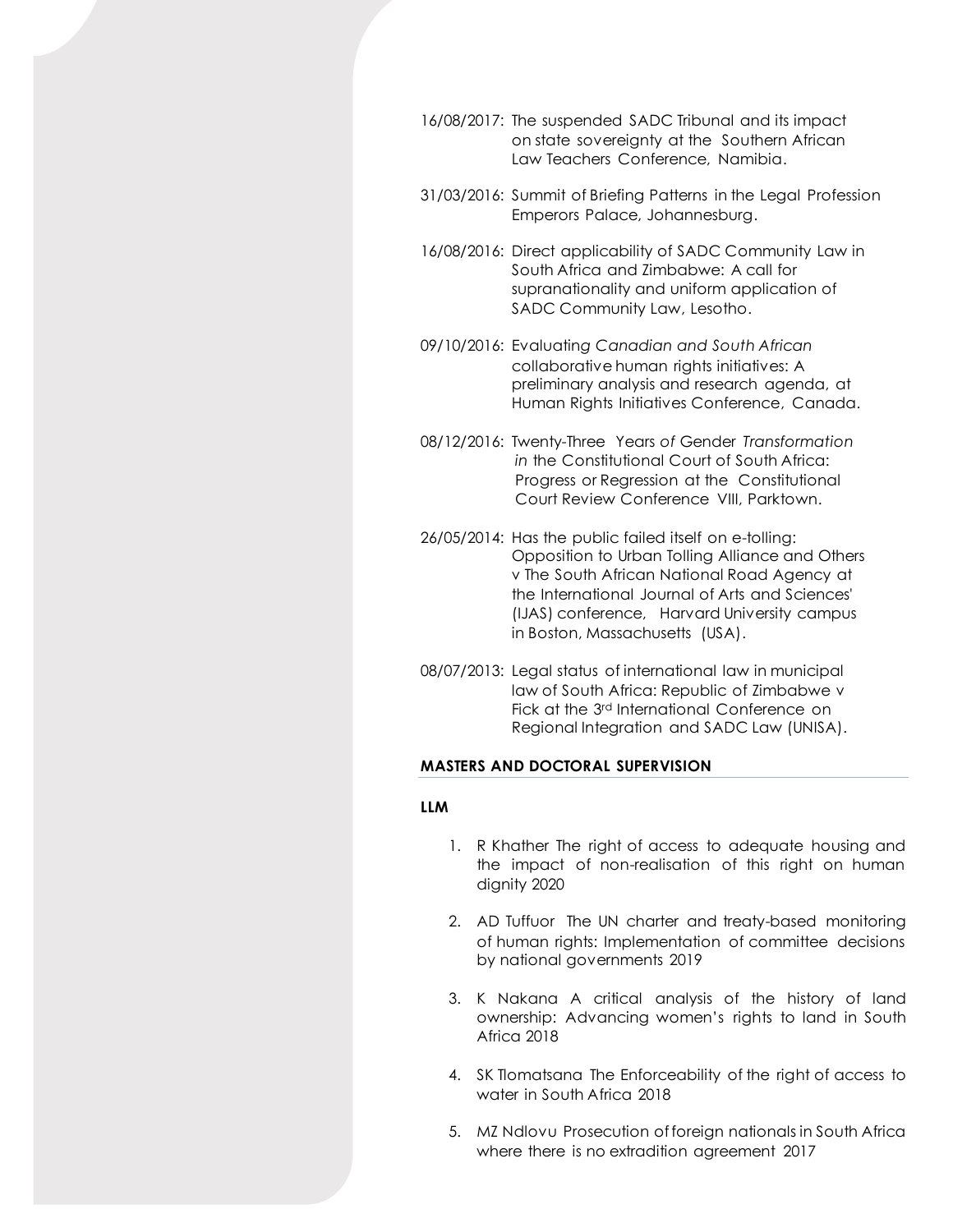- 1. R Chauhan Effective environmental compliance with specific reference to extractive mining industries in South Africa, completed 2021.
- 2. N Sobikwa The protection of human rights during an emergency in South Africa: The COVID-19 pandemic (*ongoing*)

# **PUBLICATION RECORD AND FORTHCOMING ARTICLES**

- 1. N Nyathi & MR Phooko "The South African Constitutional Court's judgment concerning the SADC Tribunal: Critiquing the Critics of the South African Constitutional Court" *The Comparative and International Law Journal of Southern Africa* (forthcoming 2021).
- 2. N Sobikwa & MR Phooko "An assessment of the constitutionality of the COVID-19 regulations against the requirement to facilitate public participation in the lawmaking and/or administrative processes in South Africa" Law, Democracy and Development (forthcoming 2021).
- 3. MR Phooko "The development of class actions in South Africa: An analysis of where we are through case law" 2021 *South African Journal on Human Rights* (forthcoming 2021).
- 4. A Munyai & MR Phooko "Is English becoming a threat to the existence of Indigenous languages in institutions of higher learning in South Africa?" 2021 (54) *De Jure* 298- 327.
- 5. MR Phooko "Revisiting the monism and dualism dichotomy: What does the South African Constitution of 1996 and the practice buy the courts tell us about the reception of SADC Community Law (Treaty Law) in South Africa? 2021 (29) *African Journal of International and Comparative Law* 168-182.
- 6. MR Phooko "A call for public participation in treatymaking process in South Africa: What can South Africa learn from the kingdom of Thailand?" 2020 (53) *The Comparative and International Law Journal of Southern Africa* 1-22.
- 7. MR Phooko "Has the SADC Tribunal been salvaged by the South African Constitutional Court and the Tanzanian High Court? 2020 (2) *Speculum Juris* 175-187**.**
- 8. MR Phooko "A sin committed by the (suspended) SADC Tribunal: The erosion of state sovereignty in the SADC region and beyond" 2018 (21) *South African Yearbook of International Law* 1-34.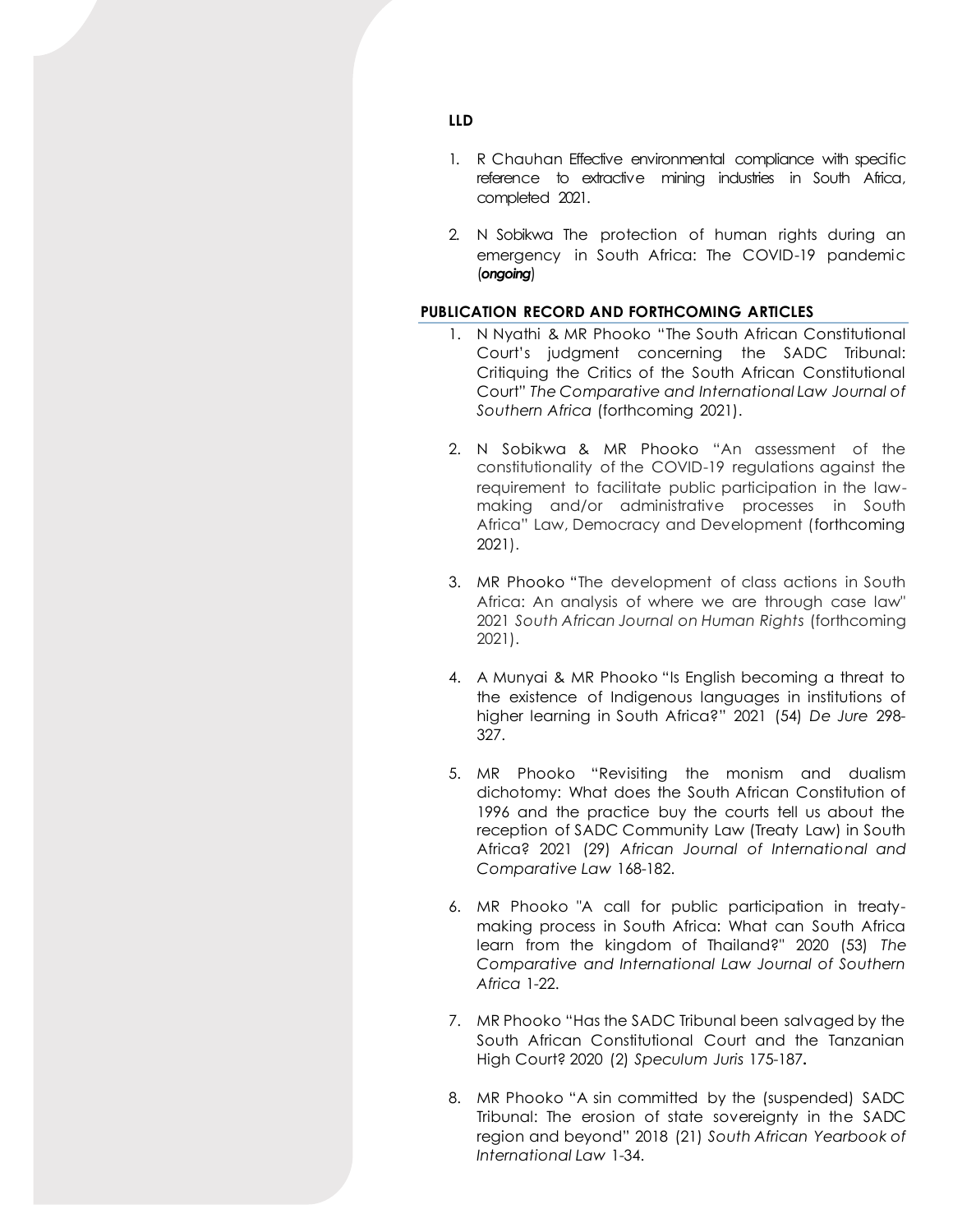- 9. MR Phooko "Direct applicability of SADC Community Law in South Africa and Zimbabwe: A call for supranationality and uniform application of SADC Community Law" 2018 (43) *Potchefstroom Electronic Law Journal* 1-34**.**
- 10. MR Phooko "Conflict between participatory and representative democracy: A call for model legislation on public participation in the law-making process in South Africa" 2017 (38) *Obiter* 517-527.
- 11. MR Phooko "Direct applicability of the Southern African Development Community law in Zimbabwe and South Africa: Are courts any clearer? 2016 (1) *South African Mercantile Law Journal* 1-20*.*
- 12. MR Phooko "No longer in suspense: Clarifying the human rights jurisdiction of the SADC Tribunal" 2015 (18) *Potchefstroom Electronic Law Journal* 531-567**.**
- 13. MR Phooko "Legal status of international law in municipal law of South Africa: *Republic of Zimbabwe v Fick and Others (657/11) [2012] ZASCA 122"* 2014 (3) *African Journal of International and Comparative Law* 399-419.
- 14. MR Phooko "What should be the form of public participation in the law-making process? An analysis of the South African cases" 2014 (1) *Obiter* 39-59.
- 15. MR Phooko "A critical analysis of the decision of the Constitutional Court in *Maphango and Others v Aengus Lifestyle Properties* (Pty) Ltd 2012 (3) SA 531 (CC)" 2012 (33) *Obiter* 702-718**.**
- 16. MR Phooko "Lessons for private colleges that offer nonaccredited courses: *EMIS v Health Professions Council of SA* [2013] ZASCA 87" 2014 (7) *International Journal of Private Law* 367-375.
- 17. MR Phooko 'Flaws' in Public Procurement not Synonymous with 'irregularities': A Guide to Determining Irregularities that are Sufficient to Invalidate a Contract 2014 (4) *International Journal of Public Law and Policy* 352-362.
- 18. MR Phooko & M Nyathi "The revival of the SADC Tribunal through the South African courts" 2019 *De Jure Law Journal* 415-432.
- 19. M Mokgokong & MR Phooko "Afriforum v University of the Free State: What has the Constitutional Court given us? 2019 (3) *Obiter* 228 -240.
- 20. MR Phooko & F Mnyongani "When ancestors call an employee: Reflections on the judgment of the Supreme Court of Appeal in the Kievits Kroon Country Estate v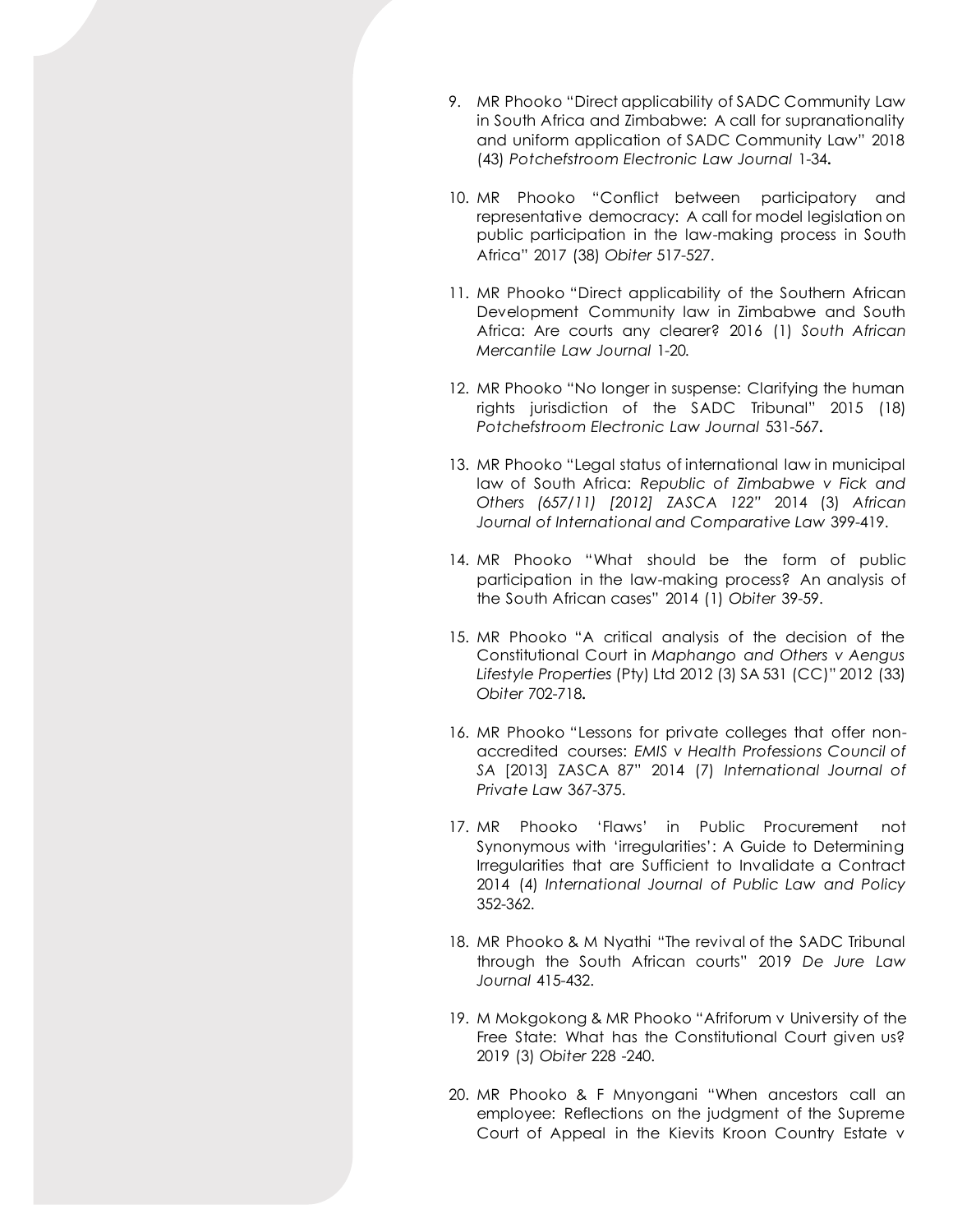Mmoledi case" 2015 (27) *South African Mercantile Law Journal* 163-173.

- 21. MR Phooko & F Mnyongani "When ancestors call an employee: Kievits Kroon Country Estate (Pty) Ltd v Johanna Mmoledi and Others (JA 78/10)" 2013 (25) *South African Mercantile Law Journal* 606-618.
- 22. MR Phooko & SB Radebe "Twenty-three years of gender transformation in the Constitutional Court of South Africa: Progress or regression? 2016 *Constitutional Court Review* 26-25**.**
- 23. SB Radebe & MR Phooko "Ubuntu and the law in South Africa: Exploring and understanding the substantive content of Ubuntu" 2017 (36) *South African Journal of Philosophy* 309-332.
- 24. MR Phooko "Evaluating Canadian and South African collaborative human rights initiatives: A preliminary analysis and research agenda" 2017 (4) *The Transnational Human Rights Review* 221-228.
- 25. MR Phooko "Has the International Criminal Court been effective: Evaluating the work and progress of the International Criminal Court" 2011 (1) *Notre Dame Journal of International, Comparative and Human Rights Law* 182- 207.
- 26. MR Phooko "Homosexuality and privacy: *R v Soko and Another* under the magnifying glasses" 2011 (5) *Malawi Law Journal* 55-74.
- 27. MR Phooko "Has the public failed itself on e-tolling: Opposition to Urban Tolling Alliance and Others v The South African National Roads Agency Ltd and Others [2013] 4 ALL SA 639 (SCA)" 2015 (7) *International Journal of Arts and Sciences* 293-305.

# **CHAPTER CONTRIBUTION IN BOOK**

1. MR Phooko and C Simbo The myth of public participation in the law-making process: A South African perspective in: The People Shall Govern: Public Participation Beyond Slogans, Deliberations of the International Conference on Public Participation, Hosted by the Gauteng Provincial Legislature in Johannesburg (2012).

# **BOOK**

1. N Nyathi, MR Phooko & P Ndlovu *SADC as Legal Community: Challenges and Prospects* (work in final stages).

# **SELECTED ONLINE NEWSPAPER INTERVIEWS**

27 Nov 2020: Malema's comments 'reckless; fall outside constitutionally protected freedom of expression [https://www.news24.com/news24/southafrica/news/malemas](https://www.news24.com/news24/southafrica/news/malemas-comments-reckless-fall-outside-constitutionally-protected-freedom-of-expression-experts-20201127)[comments-reckless-fall-outside-constitutionally-protected](https://www.news24.com/news24/southafrica/news/malemas-comments-reckless-fall-outside-constitutionally-protected-freedom-of-expression-experts-20201127)[freedom-of-expression-experts-20201127](https://www.news24.com/news24/southafrica/news/malemas-comments-reckless-fall-outside-constitutionally-protected-freedom-of-expression-experts-20201127)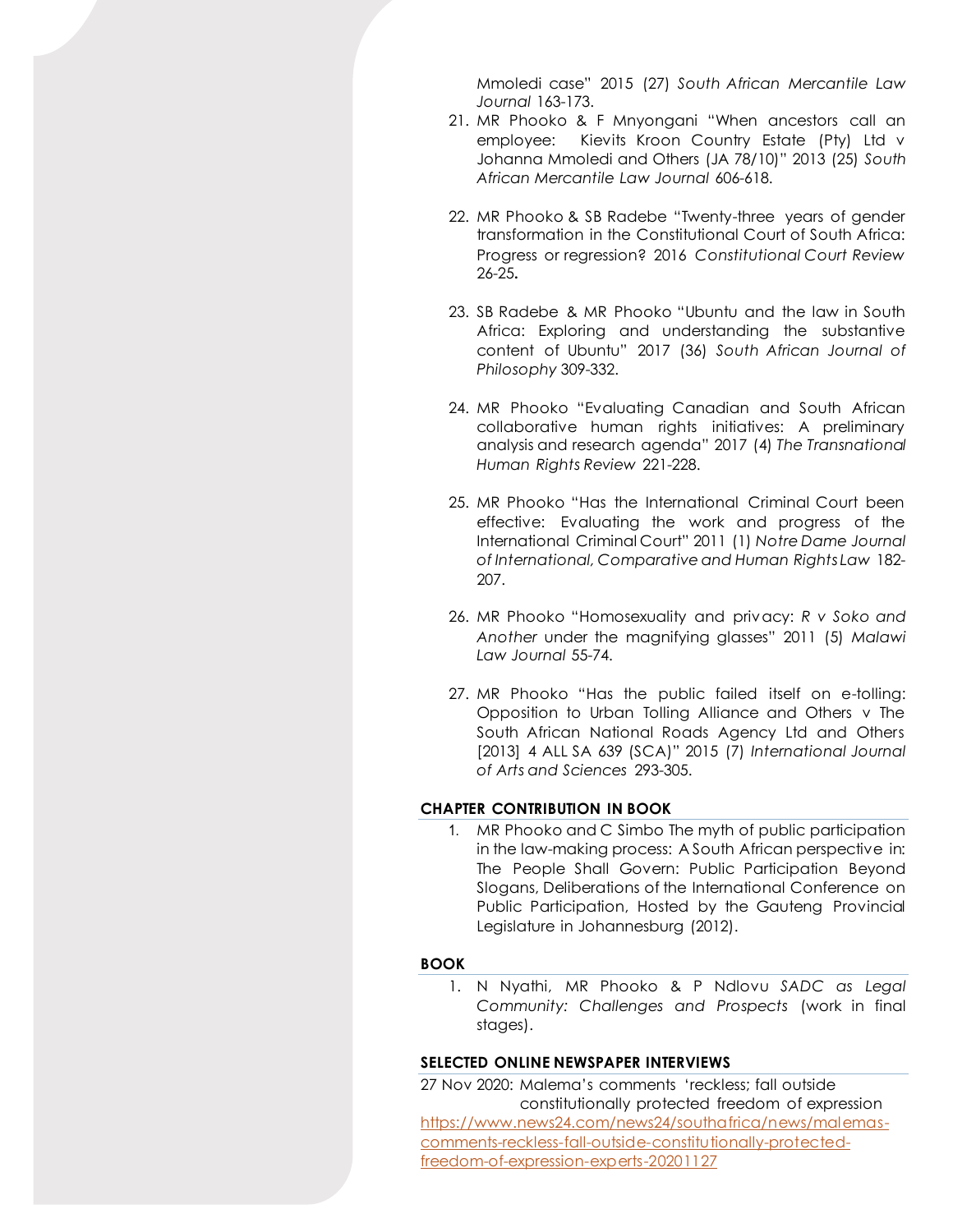12 Dec 2020: Chief Justice Mogoeng a 'reverent, religious man', legal expert says amid vaccine prayer controversy [https://www.news24.com/news24/southafrica/news/chief](https://www.news24.com/news24/southafrica/news/chief-justice-mogoeng-a-reverent-religious-man-legal-expert-says-amid-vaccine-prayer-controversy-20201212)[justice-mogoeng-a-reverent-religious-man-legal-expert-says](https://www.news24.com/news24/southafrica/news/chief-justice-mogoeng-a-reverent-religious-man-legal-expert-says-amid-vaccine-prayer-controversy-20201212)[amid-vaccine-prayer-controversy-20201212](https://www.news24.com/news24/southafrica/news/chief-justice-mogoeng-a-reverent-religious-man-legal-expert-says-amid-vaccine-prayer-controversy-20201212)

#### **SELECTED SABC NEWS INTERVIEW/PANEL AVAILABLE ON YOUTUBE**

- Feb 2021: State Capture Inquiry/Zuma-Zondo, Zuma-Thales legal matters under scrutiny.
- Mar 2021: Norma Mngoma charges withdrawn/The only conclusion is that state did not have a good case.

Jun 2021: UAE Treaty and the Guptas.

- July 2021: High Court stay of JG Zuma arrest of ConCourt Decision.
- Nov 2020: The Bushiri Case/What the SADC extradition treaty entails: Part 1.
- Nov 2020: Sate Capture Inquiry/Zondo Commission to lay criminal complaint against Zuma.

#### **SELECTED RADIO INTERVIEWS/PANEL DISCUSSION**

- 29 June 2021: Radio 2000 Constitutional Court warrant of arrest judgment for former President Zuma
- 30 June 2021: Channel Africa Radio, Legal and Political ramifications of ConCourt decision against former President Zuma
- 20 Feb 2020: SAfm Issues around the Western Cape High Court [Judges vs Judge President]
- 09 Mar 2020: SAfm A corruption Amnesty would help South Africa escape the bonds of state capture?

#### **ACADEMIC CITIZENSHIP**

|                 | Mar 2021-May 2021: Appointed as an assessor by the South<br>African Law Reform Commission to assess<br>essays legal writing essays in honor of the<br>late former Chief Justice Pius Langa                                                                   |
|-----------------|--------------------------------------------------------------------------------------------------------------------------------------------------------------------------------------------------------------------------------------------------------------|
|                 | Jun 2020-Nov 2020: Edited and peer-reviewed the manual on<br>HIV/TB and the Law: A Legal Resource 2021                                                                                                                                                       |
| $2018$ to date: | Panel member of the National Research<br>Foundation Committee on Grant Awards                                                                                                                                                                                |
| $2012$ to date: | Reviewer for journals including Comparative<br>and International Law Journal of Southern<br>Africa, South African Mercantile Law<br>Journal, Potchefstroom Electronic Law<br>Journal, Washington International Law<br>Journal, Speculum Juris Journal, South |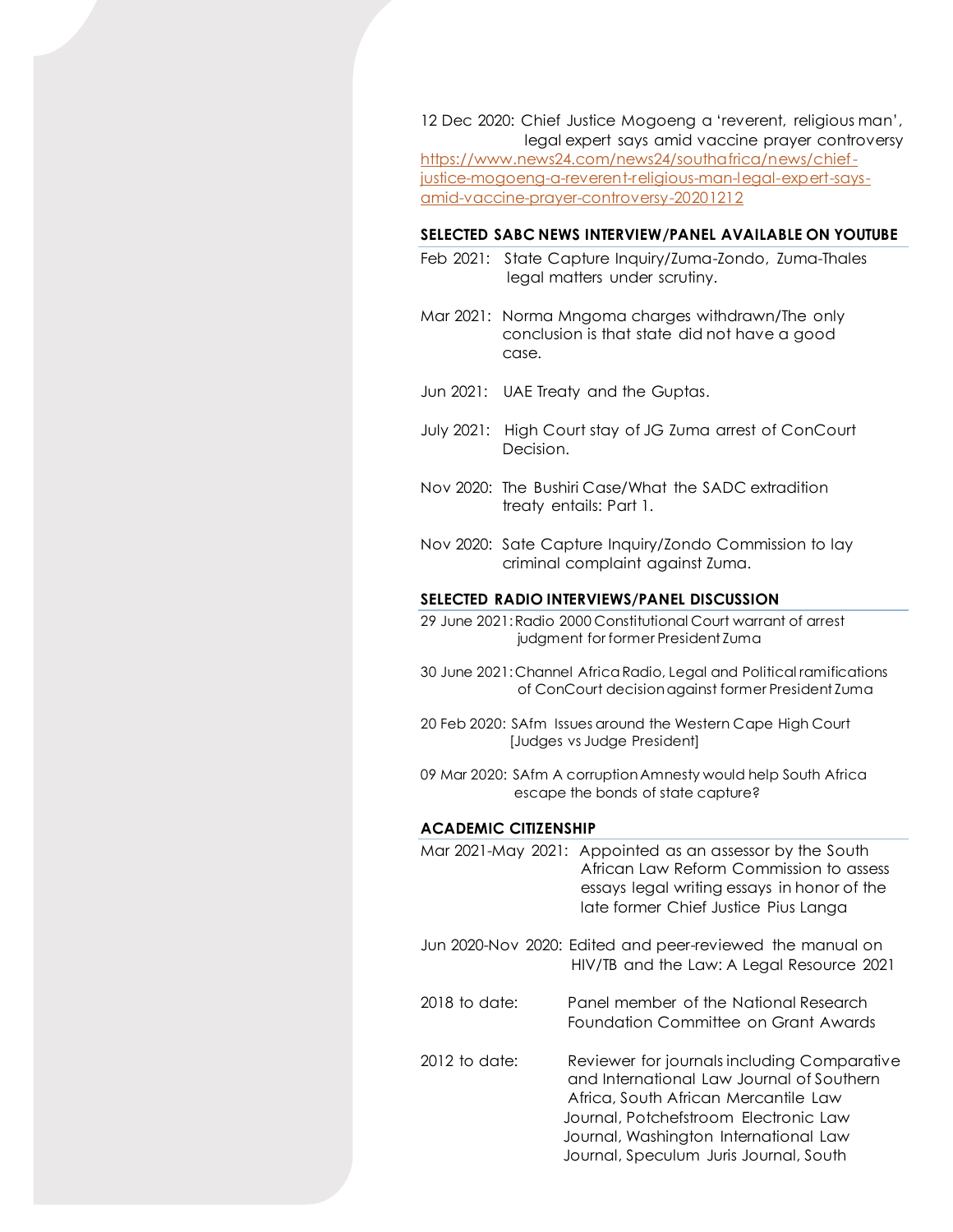|                 | African Journal of Philosophy, Southern<br>African Public Law Journal, Obiter and<br>Constitutional Court Review Journal.                                                                                         |
|-----------------|-------------------------------------------------------------------------------------------------------------------------------------------------------------------------------------------------------------------|
| $2017$ to date: | Assistant editor for South African Yearbook of<br>International Law                                                                                                                                               |
| $2020$ to date: | Chairperson of the Editorial Board for the<br>Comparative and International Law Journal<br>of Southern Africa                                                                                                     |
| $2017$ to date: | External examiner for IIM and IID<br>theses for the University of Zululand,<br>University of Pretoria, University of the Free<br>State, University of South Africa, Wits<br>University, and North-West University |

#### **REPORT**

1. MR Phooko Distribution of Legal Work in the Legal Profession in South Africa (Report commissioned by the Law Society of South Africa 2015/2016) (Draft report).

#### **THESIS**

- 1. MR Phooko the SADC Tribunal: Its jurisdiction, enforcement of its judgments and the sovereignty of member states (LLD thesis, UNISA 2016).
- 2. MR Phooko South Africa's protection of information bill 6 of 2010: A test against international guidelines on freedom of expression (LLM thesis, University of Notre Dame (USA) 2011).

# **ACADEMIC AND OTHER WORK EXPERIENCE**

## **University of Johannesburg , Associate Professor Nov 2018 to date**

Duties include teaching of Public International Law (undergraduate) and LLM in International Human Rights Law, supervision of undergraduate and post graduate students, researching, and publishing academic articles.

# **Bertha Gxowa Hospital**, **Board Member May 2018 to date**

Head, Risk & Legal Subcommittee; Duties are mainly that of an oversight to ensure that the hospital provide a vital community service and the highest quality of health care to its patients. Further to ensure that the hospital is protected from being sued.

# **University of Limpopo**, **Acting Director: School of Law (Ad hoc)**

# **2017- 2018**

Duties included leading a Task Team that drafted an acceptable LLB Improvement Plan and obtained the LLB accreditation. Further responsibilities involved the strategic and operational management of the School to ensure that the institutional goals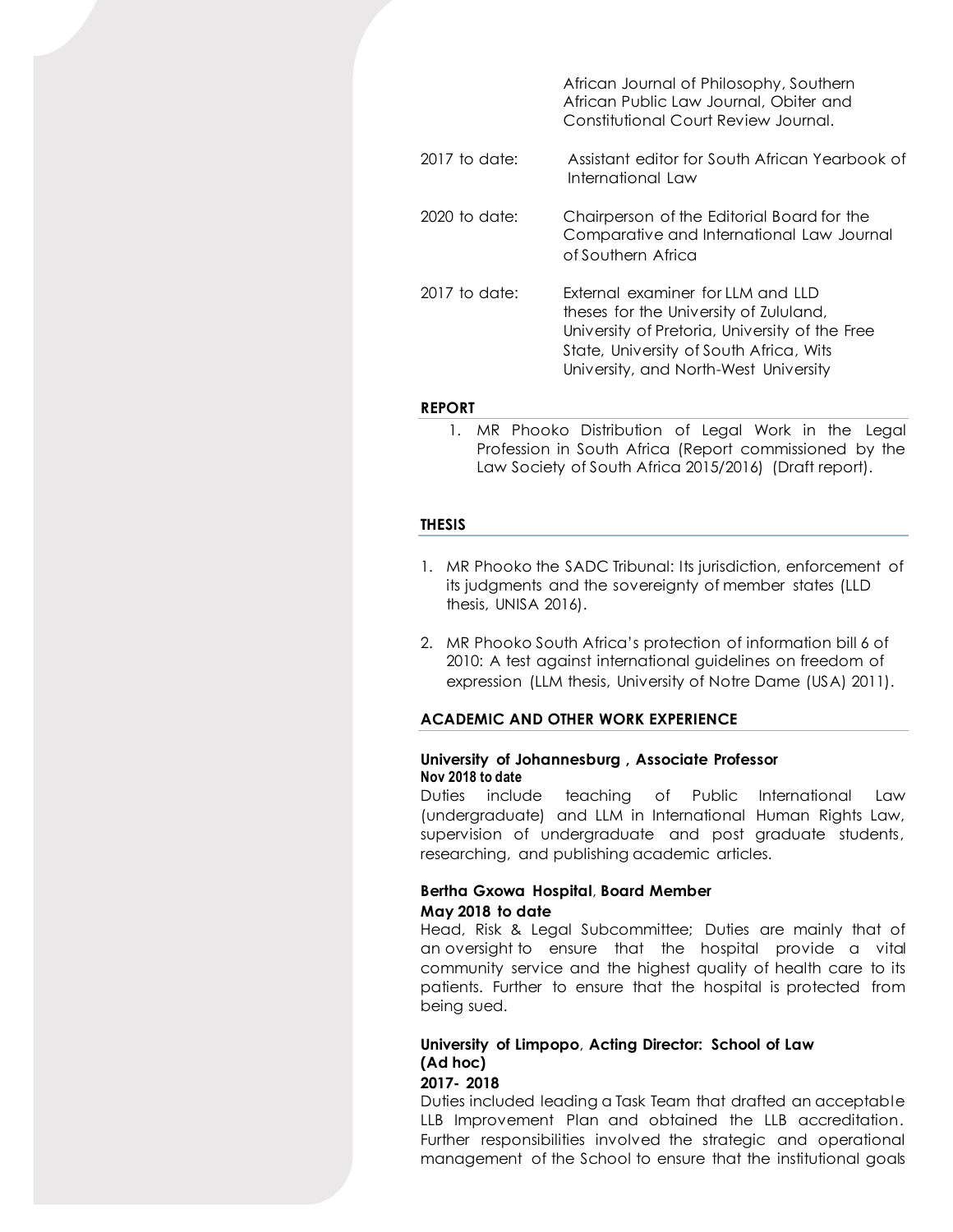related to teaching and learning, research, community engagement were achieved.

#### **University of Limpopo, Head of Department, Jurisprudence, Legal Pluralism, Criminal Law and Procedure 2017-2018**

Duties included managing the department to ensure that it achieved its teaching and learning, community engagement and research agenda as per the School of Law targets and the Institutional goals; provided academic leadership, oversaw academic administration, monitored and implemented measures for the improvement of standards and quality of teaching, learning and assessment in the department.

# **University of Limpopo, Associate Professor 2017-2018**

Duties included supervision of undergraduate and post graduate students, researching, publishing academic articles.

# **National University of Lesotho**, **Post-doctoral fellow 2016**

Duties included teaching and conducting research.

# **University of South Africa**, **Lecturer 2012 – 2014**

Duties included teaching, supervision of LLB and LLM students, development of Introduction to Paralegal Module, researching, publishing academic papers, moderation, and assessing students.

# **University of South Africa, Senior Lecturer 2015-2018**

Duties included teaching, supervision of LLD students since September 2016, supervision of LLB and LLM students, development of Introduction to Research Methodology Module, researching, publishing academic papers, moderation, and assessing students; Module Leader (2017- 2018).

#### **Law Society of South Africa**, **Project Facilitator Independent Consultant 2015-2016**

Duties included assisting the LSSA with projects that are related to the legal profession. One of the projects included establishing a Task Team on Skewed Briefing Patterns in the Legal Profession in South Africa. Investigated the distribution of legal work by government and wrote a report during 2016.

# **Public Protector of South Africa**, **Quality Assurance/Legal Editor 2013-2015**

Duties included drafting reports, overseeing that the reports of the Public Protector complied with internal guidelines before they were released to the parties concerned and the public.

# **University of North West**, **Lecturer 2011**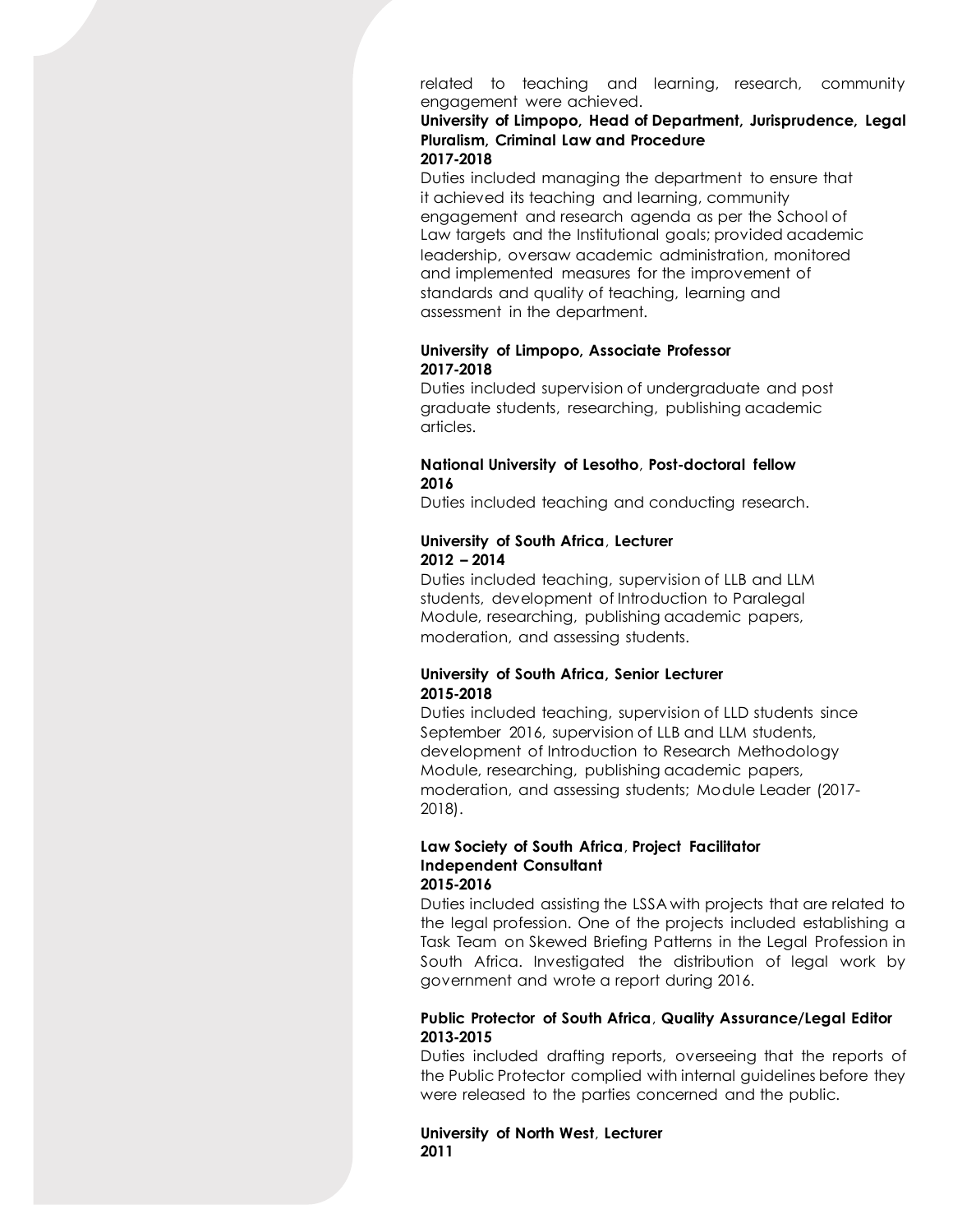Duties included teaching, supervision of LLB students, publishing academic papers, moderation, and assessing students.

## **University of North West, Student Assistant 2004-2006**

Duties included research for academic staff, conducting tutorials, marking of exam scripts and assignment, capturing marks, invigilating, lecturing, receptionist in the Office of the Dean and running errands in the Faculty of Law.

# **Socio-Economic Rights Institute of SA**, **Legal Intern 2011**

Duties included research, preparation of legal opinions and consulting with clients.

# **Constitutional Court of South Africa**, **Law Researcher 2009-2010**

Duties included writing analytical summaries of written argument or evidence and assessing arguments in the light of academic legal literature and case law; carrying out detailed research on particular topics; preparing pre-hearing memoranda, media summaries and opinions as well as identifying key issues in matters to be heard; assisting the judge in Court; taking detailed notes of oral argument during hearings; assisting the judge in Courtrelated work such as committees, organizational work and international human-rights work; cite-checking draft judgments before delivery; taking part in various clerks' committees and administration of Court papers and case management.

# **Legal Resources Centre (Durban)**,**Candidate Attorney 2007-2009**

Duties included consulting and taking instructions from clients, representing clients in court, researching and writing memos for the attorneys, drafting pleadings, running errands and conducted workshops on various legislations.

#### **Harold Gie Attorneys**, **Legal Intern 2005**

Duties included general research, running errands, writing opinions on pending cases, and attended seminars on Magistrates Court Practice and Law of costs.

# **Lancier Security**, **Security Officer 2002**

Duties included CCTV operation, effecting arrests and supervision of security personnel.

# **RESPONSIBILITIES IN VARIOUS COMMITTEES**

| Nov 2018 to date: Member of the Teaching and Learning<br>Committee, University of Johannesburg. |
|-------------------------------------------------------------------------------------------------|
| Aug 0010 to detail Mondage of the Transformation Committee                                      |

- Aug 2019 to date: Member of the Transformation Committee, University of Johannesburg.
- Jul 2017- Oct 2018: Chairperson of Quality Assurance. Committee, University of Limpopo.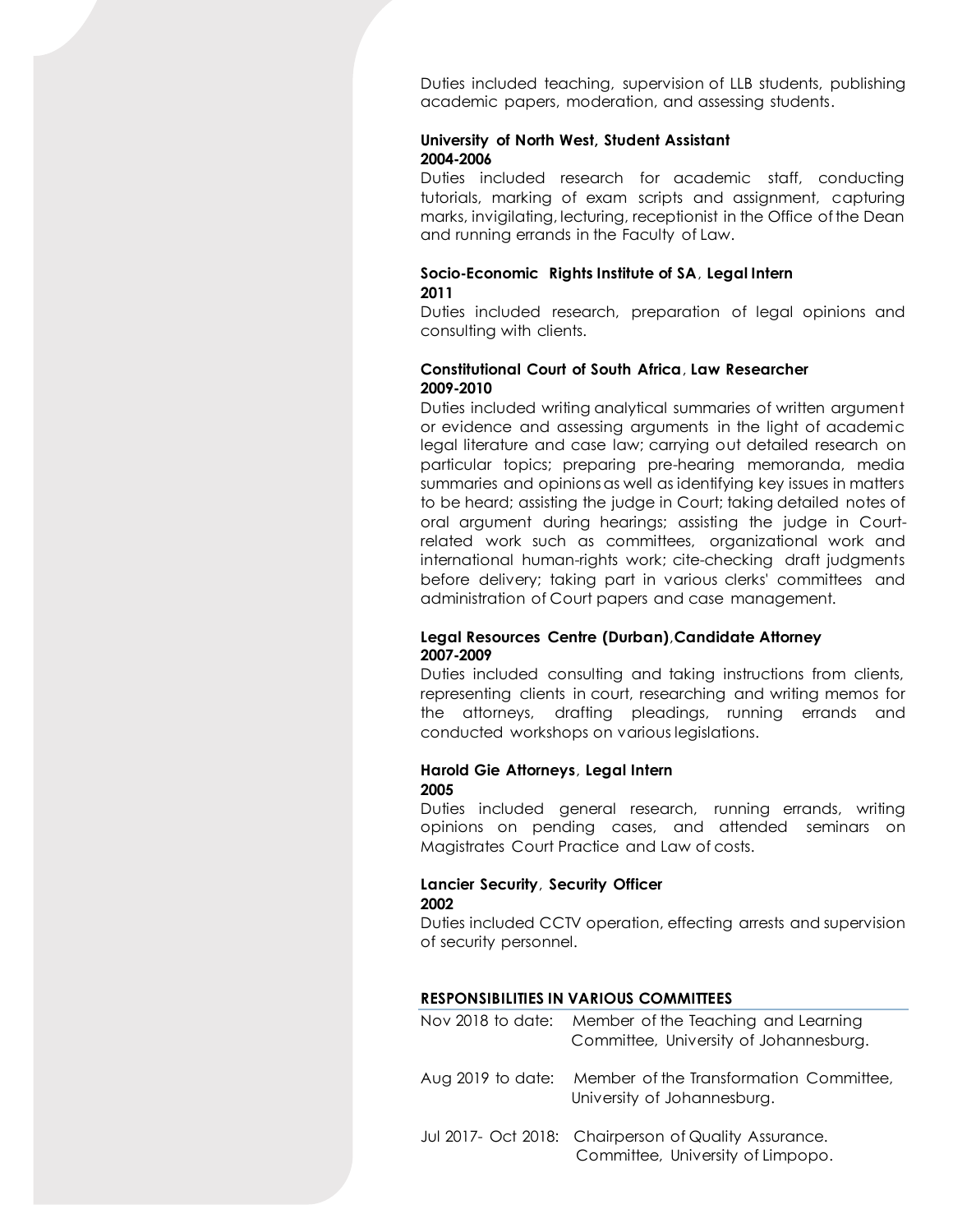- Jul 2017- Oct 2018: Member of Task Team LLB Review University of Limpopo.
- Jul 2016 Jun 2017: Member of Task Team LLB Review UNISA.
- May 2016 Dec 2017: Member of Task Team on Briefing Patterns in the Legal Profession, Law Society of South Africa.
- Nov 2015 Jun 2017: Head of Research Committee, Department of Jurisprudence, University of South Africa.
- Jan 2013 June 2017: Member of the Department of Jurisprudence Research Committee. June 2014 - June 2017: Member of the UNISA Institutional Staff Disciplinary Hearing Committee.
- Mar 2016 June 2017: Member of flagship on an evaluation of the pluralization of street policing in South Africa.
- Jun 2012 June 2017: Member of CAES Ethics Clearance Committee.
- July 2009 -July 2010: Clerk's Committee, Constitutional Court of South Africa.
- Jan Dec 2006: President of the Law Student Council, North West University, Mafikeng (Jan – Dec 2006).

## **COUNTRY EXPERIENCE**

Ghana, Botswana, Lesotho, Kenya, Ethiopia, Tanzania, USA, Thailand, Greece and Canada.

#### **ACADEMIC ACHIEVEMENTS**

- 2018: Awarded a fellowship by African Institute of International Law to attend Summer Academy on the Continental Shelf, Arusha, Tanzania.
- 2016: Awarded a fellowship by African Institute of International Law to attend International Law Seminar for African Universities, Accra, Ghana.
- 2014: Awarded the United Nations Fellowship to attend a Regional course on International Law for Africa at the United Nations Economic Commission for Africa, Addis Ababa-Ethiopia.
- 2010: Awarded the Ismail Mohamed Fellowship form the Constitutional Court of South Africa to pursue LLM degree in International Human Rights Law in the United States of America.
- 2010: Awarded a full tuition fee waiver in recognition of